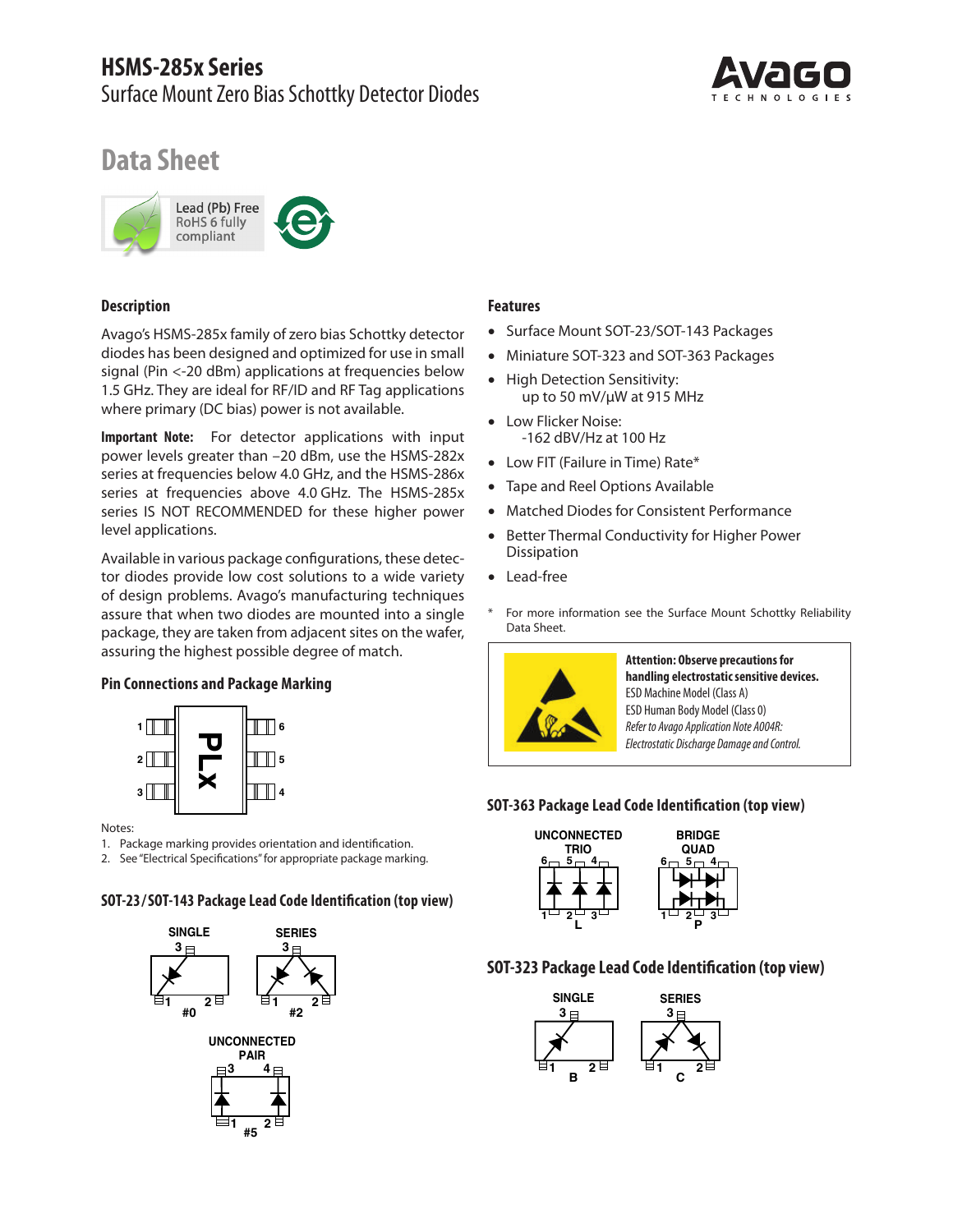| Part<br><b>Number</b><br>HSMS- | Package<br><b>Marking</b><br>Code | <b>Lead</b><br>Code | <b>Configuration</b>              | <b>Maximum</b><br><b>Forward</b><br><b>Voltage</b><br>$V_F$ (mV) |                               | <b>Maximum</b><br><b>Reverse</b><br>Leakage,<br>$I_R(\mu A)$ | <b>Typical</b><br>Capacitance<br>$C_T(pF)$ |
|--------------------------------|-----------------------------------|---------------------|-----------------------------------|------------------------------------------------------------------|-------------------------------|--------------------------------------------------------------|--------------------------------------------|
| 2850                           | P <sub>0</sub>                    | $\mathbf 0$         | Single                            | 150                                                              | 250                           | 175                                                          | 0.30                                       |
| 2852                           | P <sub>2</sub>                    | 2                   | Series Pair <sup>[1,2]</sup>      |                                                                  |                               |                                                              |                                            |
| 2855                           | P <sub>5</sub>                    | 5                   | Unconnected Pair <sup>[1,2]</sup> |                                                                  |                               |                                                              |                                            |
| Test                           |                                   |                     |                                   |                                                                  | $I_F = 0.1$ mA $I_F = 1.0$ mA | $V_{\rm p} = 2V$                                             | $V_R = -0.5 V$ to $-1.0V$                  |
| Conditions                     |                                   |                     |                                   |                                                                  |                               |                                                              | $f = 1$ MHz                                |

### SOT-23/SOT-143 DC Electrical Specifications, T<sub>C</sub> = +25°C, Single Diode

Notes:

1. ∆VF for diodes in pairs is 15.0 mV maximum at 1.0 mA.

2. ∆CT for diodes in pairs is 0.05 pF maximum at –0.5V.

### SOT-323/SOT-363 DC Electrical Specifications,  $T_c = +25^\circ C$ , Single Diode

| Part<br><b>Number</b><br>HSMS- | Package<br><b>Marking</b><br>Code | Lead<br>Code | Configuration      | <b>Maximum</b><br><b>Forward</b><br><b>Voltage</b><br>$V_F$ (mV) |                | <b>Maximum</b><br>Reverse<br>Leakage,<br>$I_R(\mu A)$ | <b>Typical</b><br>Capacitance<br>$C_T(pF)$ |
|--------------------------------|-----------------------------------|--------------|--------------------|------------------------------------------------------------------|----------------|-------------------------------------------------------|--------------------------------------------|
| 285B                           | P <sub>0</sub>                    | B            | Single             | 150                                                              | 250            | 175.                                                  | 0.30                                       |
| 285C                           | P <sub>2</sub>                    |              | Series Pair        |                                                                  |                |                                                       |                                            |
| 285L                           | PL                                |              | Unconnected Trio   |                                                                  |                |                                                       |                                            |
| 285P                           | <b>PP</b>                         | P            | <b>Bridge Quad</b> |                                                                  |                |                                                       |                                            |
| Test                           |                                   |              |                    | $I_F = 0.1$ mA                                                   | $I_F = 1.0$ mA | $VR = 2V$                                             | $V_R$ = 0.5 V to -1.0V                     |
| Conditions                     |                                   |              |                    |                                                                  |                |                                                       | $f = 1$ MHz                                |

Notes:

1. ∆VF for diodes in pairs is 15.0 mV maximum at 1.0 mA.

2. ∆CT for diodes in pairs is 0.05 pF maximum at –0.5V.

## RF Electrical Specifications, T<sub>C</sub> = +25°C, Single Diode

| <b>Part Number</b><br>HSMS- | <b>Typical Tangential Sensitivity</b><br>TSS (dBm) $\omega$ f = 915 MHz | <b>Typical Voltage Sensitivity</b><br>$g(mV/\mu W) @ f = 915 MHz$ | <b>Typical Video</b><br>Resistance RV ( $K\Omega$ ) |
|-----------------------------|-------------------------------------------------------------------------|-------------------------------------------------------------------|-----------------------------------------------------|
| 2850                        | $-57$                                                                   | 40                                                                | 8.0                                                 |
| 2852                        |                                                                         |                                                                   |                                                     |
| 2855                        |                                                                         |                                                                   |                                                     |
| 285B                        |                                                                         |                                                                   |                                                     |
| 285C                        |                                                                         |                                                                   |                                                     |
| 285L                        |                                                                         |                                                                   |                                                     |
| 285P                        |                                                                         |                                                                   |                                                     |
| Test                        | Video Bandwidth = $2$ MHz                                               | Power in $= -40$ dBm                                              |                                                     |
| Conditions                  | Zero Bias                                                               | $R_1 = 100 \text{ K}\Omega$ , Zero Bias                           | Zero Bias                                           |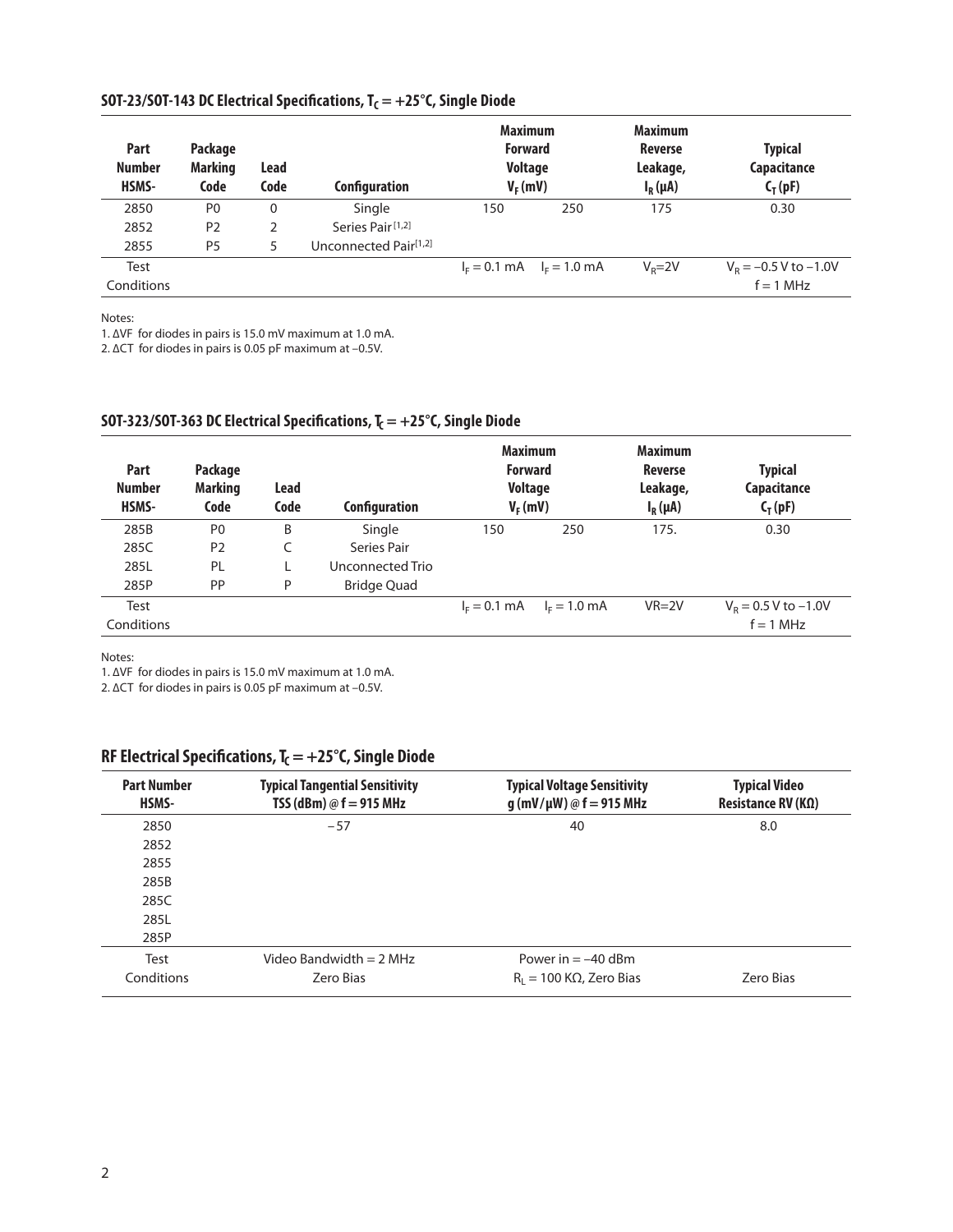#### Absolute Maximum Ratings, T<sub>C</sub> = +25°C, Single Diode

| <b>Symbol</b>               | <b>Parameter</b>                  | <b>Unit</b>   | <b>Absolute Maximum</b> <sup>[1]</sup> |              |
|-----------------------------|-----------------------------------|---------------|----------------------------------------|--------------|
|                             |                                   |               | SOT-23/143                             | SOT-323/363  |
| $P_{IV}$                    | Peak Inverse Voltage              | v             | 2.0                                    | 2.0          |
| т,                          | Junction Temperature              | °C            | 150                                    | 150          |
| $\mathsf{T}_{\mathsf{STG}}$ | Storage Temperature               | $^{\circ}C$   | $-65$ to 150                           | $-65$ to 150 |
| $\mathsf{T}_{\mathsf{OP}}$  | Operating Temperature             | °C            | $-65$ to 150                           | $-65$ to 150 |
| $\theta_{\rm ic}$           | Thermal Resistance <sup>[2]</sup> | $\degree$ C/W | 500                                    | 150          |

### **ESD WARNING: Handling Precautions Should Be Taken To Avoid Static Discharge.**

Notes:

1. Operation in excess of any one of these conditions may result in permanent damage to the device.

2.  $T_c = +25^{\circ}$ C, where  $T_c$  is defined to be the temperature at the package pins where contact is made to the circuit board.

#### **Equivalent Linear Circuit Model**

#### **HSMS-285x chip**



 $R<sub>S</sub>$  = series resistance (see Table of SPICE parameters)

 $C_i$  = junction capacitance (see Table of SPICE parameters)

 $R_j = \frac{8.33 \times 10^{-5} \text{ nT}}{1 \text{ h} + 1}$  $I_b + I_s$ 

where

 $I_b$  = externally applied bias current in amps

 $I_s$  = saturation current (see table of SPICE parameters)

T = temperature,  $\mathrm{R}$ K

n = ideality factor (see table of SPICE parameters)

#### Note:

To effectively model the packaged HSMS-285x product, please refer to Application Note AN1124.

### **SPICE Parameters**

| <b>Parameter</b> | <b>Units</b> | <b>HSMS-285x</b> |
|------------------|--------------|------------------|
| $B_V$            | V            | 3.8              |
| $C_{10}$         | рF           | 0.18             |
| $E_G$            | eV           | 0.69             |
| $I_{\rm BV}$     | A            | $3E-4$           |
| $I_{\sf S}$      | Α            | $3E-6$           |
| N                |              | 1.06             |
| $R_S$            | Ω            | 25               |
| $P_B(V_J)$       | V            | 0.35             |
| $P_T$ (XTI)      |              | $\overline{2}$   |
| M                |              | 0.5              |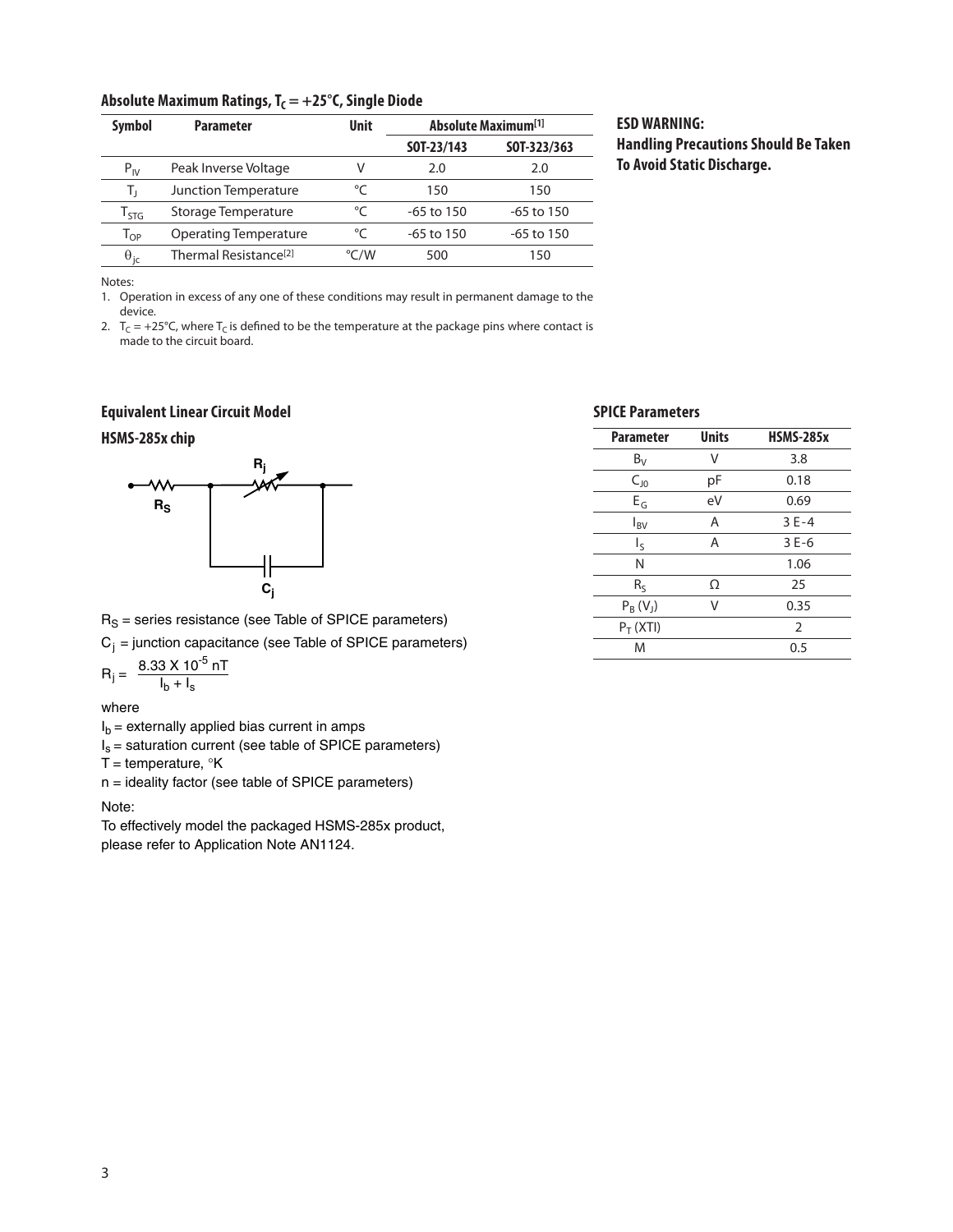#### **Typical Parameters, Single Diode**



Figure 1. Typical Forward Current vs. Forward Voltage.



Figure 2. +25°C Output Voltage vs. Input Power at Zero Bias.



Figure 3. +25°C Expanded Output Voltage vs. Input Power. See Figure 2.



Figure 4. Output Voltage vs. Temperature.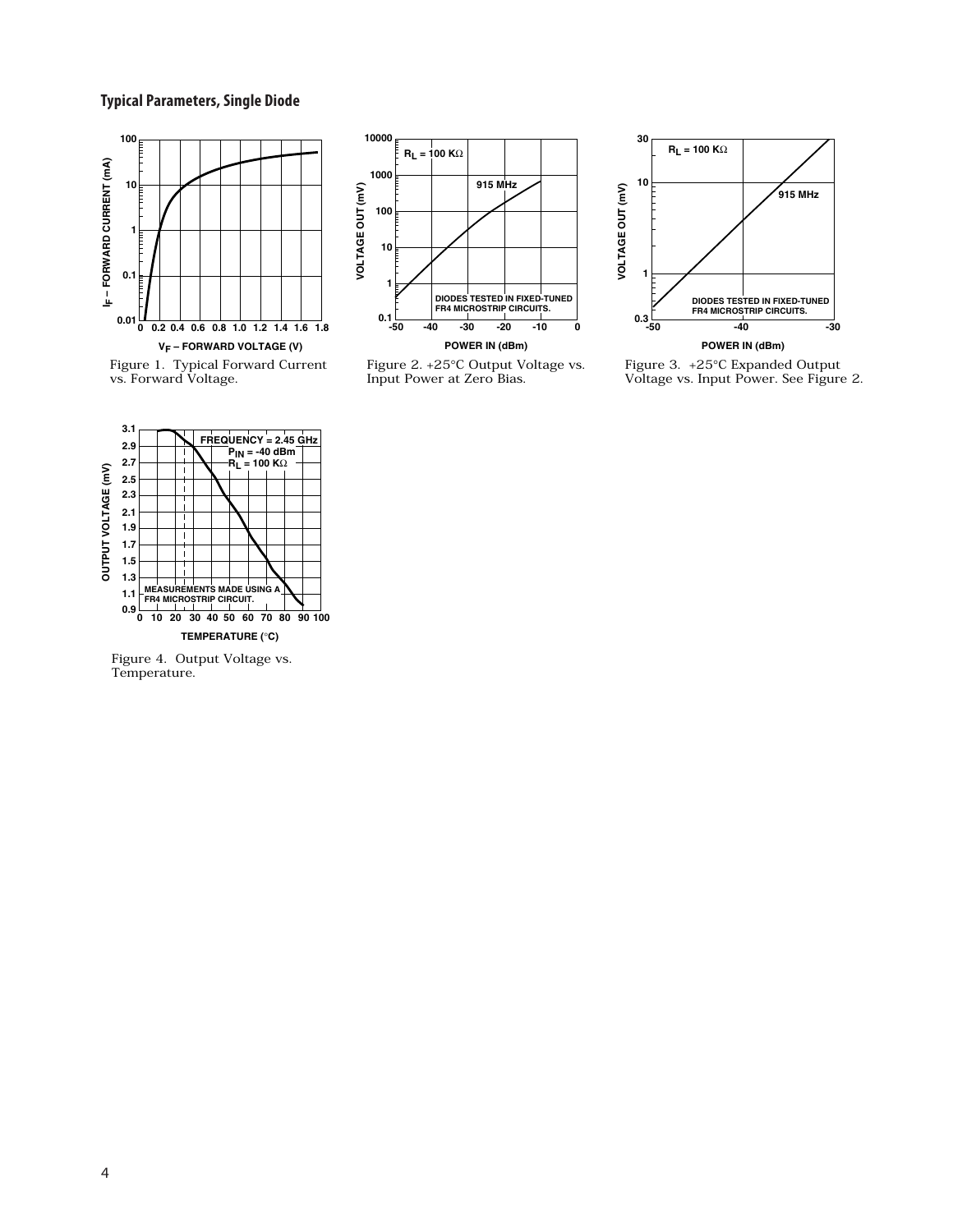#### **Applications Information**

#### **Introduction**

Avago's HSMS-285x family of Schottky detector diodes has been developed specifically for low cost, high volume designs in small signal ( $P_{in}$  < -20 dBm) applications at frequencies below 1.5 GHz. At higher frequencies, the DC biased HSMS-286x family should be considered.

In large signal power or gain control applications  $(P_{in} > -20$  dBm), the HSMS-282x and HSMS-286x products should be used. The HSMS-285x zero bias diode is not designed for large signal designs.

#### **Schottky Barrier Diode Characteristics**

Stripped of its package, a Schottky barrier diode chip consists of a metal-semiconductor barrier formed by deposition of a metal layer on a semiconductor. The most common of several different types, the passivated diode, is shown in Figure 5, along with its equivalent circuit.



#### **Figure 5. Schottky Diode Chip.**

of the bulk layer of silicon, etc. RF energy coupled into  $R<sub>s</sub>$  is the parasitic series resistance of the diode, the sum of the bondwire and leadframe resistance, the resistance  $R<sub>s</sub>$  is lost as heat  $-$  it does not contribute to the rectified output of the diode.  $C_1$  is parasitic junction capacitance of the diode, controlled by the thickness of the epitaxial layer and the diameter of the Schottky contact.  $R_j$  is the junction resistance of the diode, a function of the total current flowing through it.

$$
R_{j} = \frac{8.33 \times 10^{5} \text{ m}}{I_{s} + I_{b}} = R_{v} - R_{s}
$$

$$
= \frac{0.026}{I_{s} + I_{b}} \text{ at } 25^{\circ}C
$$

where

n = ideality factor (see table of SPICE parameters)<br>T = temperature in °K

 $T =$  temperature in  $\mathrm{R}$ 

- $I_{\mathsf{S}}$  = saturation current (see table of SPICE parameters)
- $I_b$  = externally applied bias current in amps

 $I_5$  is a function of diode barrier height, and can range from picoamps for high barrier diodes to as much as 5 f µA for very low barrier diodes.

### The Height of the Schottky Barrier  $\mathbb{R}^2$

The current-voltage characteristic of a Schottky barrier<br>diode at room temperature is described by the following diode at room temperature is described by the following<br>coustion: equation:

$$
I = I_{S} (exp \left( \frac{V - IR_{S}}{0.026} \right) - 1)
$$

On a semi-log plot (as shown in the Avago catalog) the 0.026 current graph will be a straight line with inverse slope 2.3  $\chi$  0.026 = 0.060 volts per cycle (until the effect of  $R_S$  is seen in a curve that droops at high current). All Schottky diode curves have the same slope, but not necessardiode curves have the same slope, but not necessar-<br>ily the same value of current for a given voltage. This is<br>determined by the saturation surrent L, and is related to determined by the saturation current, I<sub>S</sub>, and is related to the barrier height of the diode.

Through the choice of p-type or n-type silicon, and the selection of metal, one can tailor the characteristics of a Schottky diode. Barrier height will be altered, and at the same time  $C_J$  and  $R_S$  will be changed. In general, very low barrier height diodes (with high values of I<sub>S</sub>, suitable for zero bias applications) are realized on p-type silicon. Such diodes suffer from higher values of  $R<sub>S</sub>$  than do the n-type. Thus, p-type diodes are generally reserved for small signal detector applications (where very high values of  $R_V$  swamp out high  $R_S$ ) and n-type diodes are used for mixer applications (where high L.O. drive levels keep  $R_V$  low).

#### **Measuring Diode Parameters**

The measurement of the five elements which make up the low frequency equivalent circuit for a packaged Schottky diode (see Figure 6) is a complex task. Various techniques are used for each element. The task begins with the elements of the diode chip itself.



**FOR THE HSMS-285x SERIES CP = 0.08 pF**  $L_p = 2 nH$ **Cj = 0.18 pF**  $R_S = 25 \Omega$ **RV = 9 K**Ω

**Figure 6. Equivalent Circuit of a Schottky Diode.**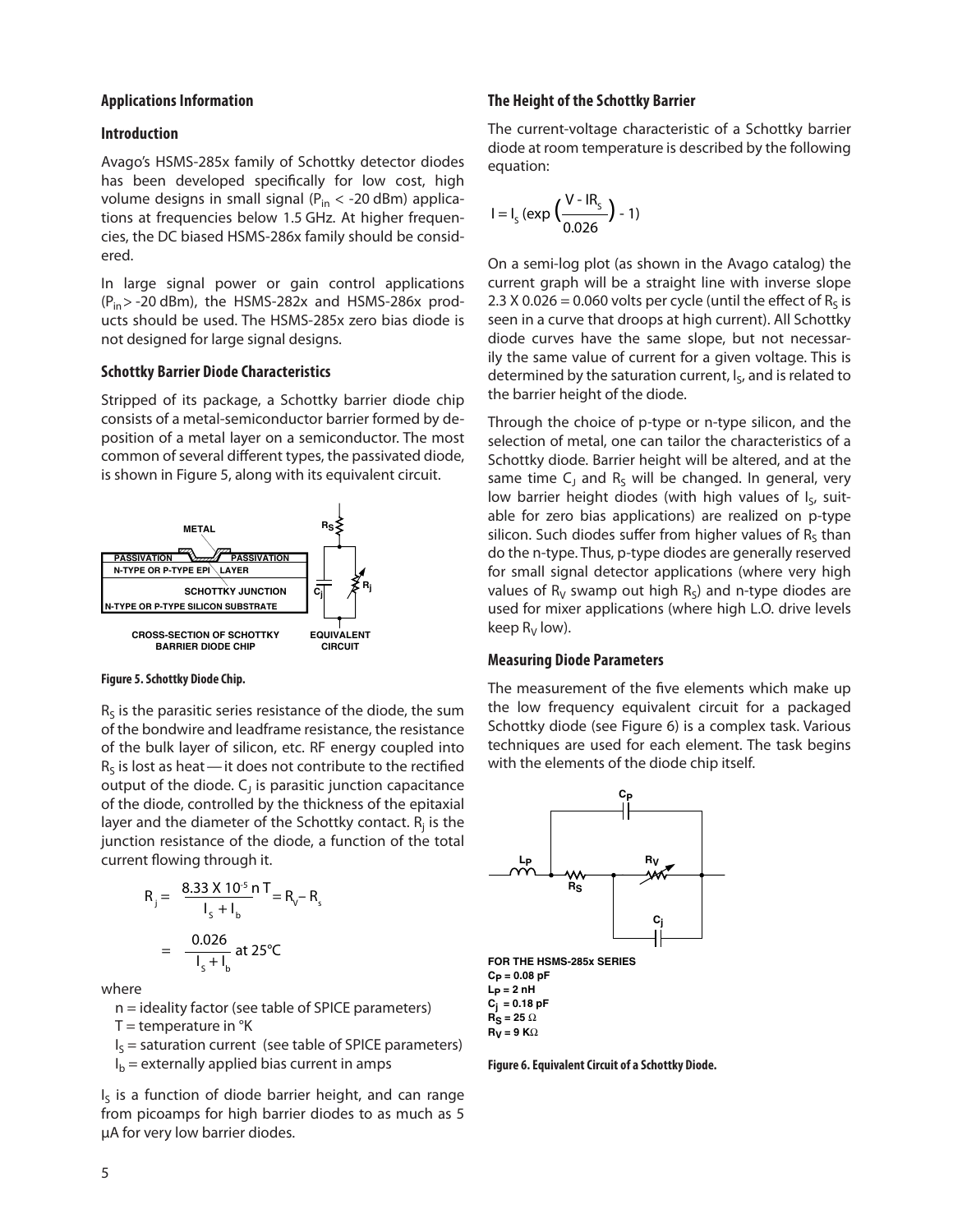$R_S$  is perhaps the easiest to measure accurately. The V-I curve is measured for the diode under forward bias, and the slope of the curve is taken at some relatively high<br>value of current (such as 5 mA) This slope is converted the slope of the curve is taken at some relatively high<br>value of current (such as 5 mA). This slope is converted value or current (sc<br>into a resistance  $R_{d}$ .

$$
R_{s} = R_{d} - \frac{0.026}{I_{f}}
$$

 $R_V$  and C<sub>1</sub> are very difficult to measure. Consider the impedance of  $C_1 = 0.16$  pF when measured at 1 MHz — it impedance of C<sub>J</sub> = 0.16 pF when measured at 1 MHz — it<br>is approximately 1 MΩ. For a well designed zero bias<br>Selettle Resignation of Fite 25 KQ and it design Schottky,  $R_V$  is in the range of 5 to 25 K $\Omega$ , and it shorts out the junction capacitance. Moving up to a higher frequency enables the measurement of the capacitance, but it then shorts out the video resistance. The best measurement technique is to mount the diode in series in a 50 Ω microstrip test circuit and measure its insertion loss at low power levels (around -20 dBm) using an HP8753C network analyzer. The resulting display will appear as shown in Figure 7.



**Figure 7. Measuring C<sub>1</sub> and R<sub>V</sub>.** 

At frequencies below 10 MHz, the video resistance dominates the loss and can easily be calculated from it. At frequencies above 300 MHz, the junction capacitance sets the loss, which plots out as a straight line when frequency is plotted on a log scale. Again, calculation is straightforward.

 $L_p$  and  $C_p$  are best measured on the HP8753C, with the diode terminating a 50 Ω line on the input port. The resulting tabulation of  $S_{11}$  can be put into a microwave linear analysis program having the five element equivalent circuit with  $R_V$ , C<sub>J</sub> and  $R_S$  fixed. The optimizer can then adjust the values of  $L_p$  and  $C_p$  until the calculated  $S_{11}$  matches the measured values. Note that extreme care must be taken to de-embed the parasitics of the 50 Ω test fixture.

#### **Detector Circuits**

When DC bias is available, Schottky diode detector circuits can be used to create low cost RF and microwave receivers with a sensitivity of -55 dBm to -57 dBm.[1] These circuits can take a variety of forms, but in the most simple case they appear as shown in Figure 8. This is the basic detector circuit used with the HSMS-285x family of diodes.

In the design of such detector circuits, the starting point is the equivalent circuit of the diode, as shown in Figure 6.

Of interest in the design of the video portion of the circuit is the diode's video impedance — the other four elements of the equivalent circuit disappear at all reasonable video frequencies. In general, the lower the diode's video impedance, the better the design.



ا<br>.Figure 8. Basic Detector Circuits<br>.

The situation is somewhat more complicated in the design of the RF impedance matching network, which design of the RF impedance matching network, which<br>includes the package inductance and capacitance (which can be tuned out), the series resistance, the junc-0.026 tion capacitance and the video resistance. Of these five elements of the diode's equivalent circuit, the four paraelements of the diode's equivalent clicuit, the four para-<br>sitics are constants and the video resistance is a function of the current flowing through the diode. f

$$
R_{V} \approx \frac{26,000}{I_{S} + I_{b}}
$$

where

 $I_S$  = diode saturation current in  $\mu A$ 

 $I_b$  = bias current in  $\mu A$ 

Saturation current is a function of the diode's design,[2] and it is a constant at a given temperature. For the HSMS-285x series, it is typically 3 to 5 µA at 25°C.

Saturation current sets the detection sensitivity, video resistance and input RF impedance of the zero bias Schottky detector diode. Since no external bias is used with the HSMS-285x series, a single transfer curve at any given frequency is obtained, as shown in Figure 2.

<sup>[1]</sup> Avago Application Note 923, Schottky Barrier Diode Video Detectors.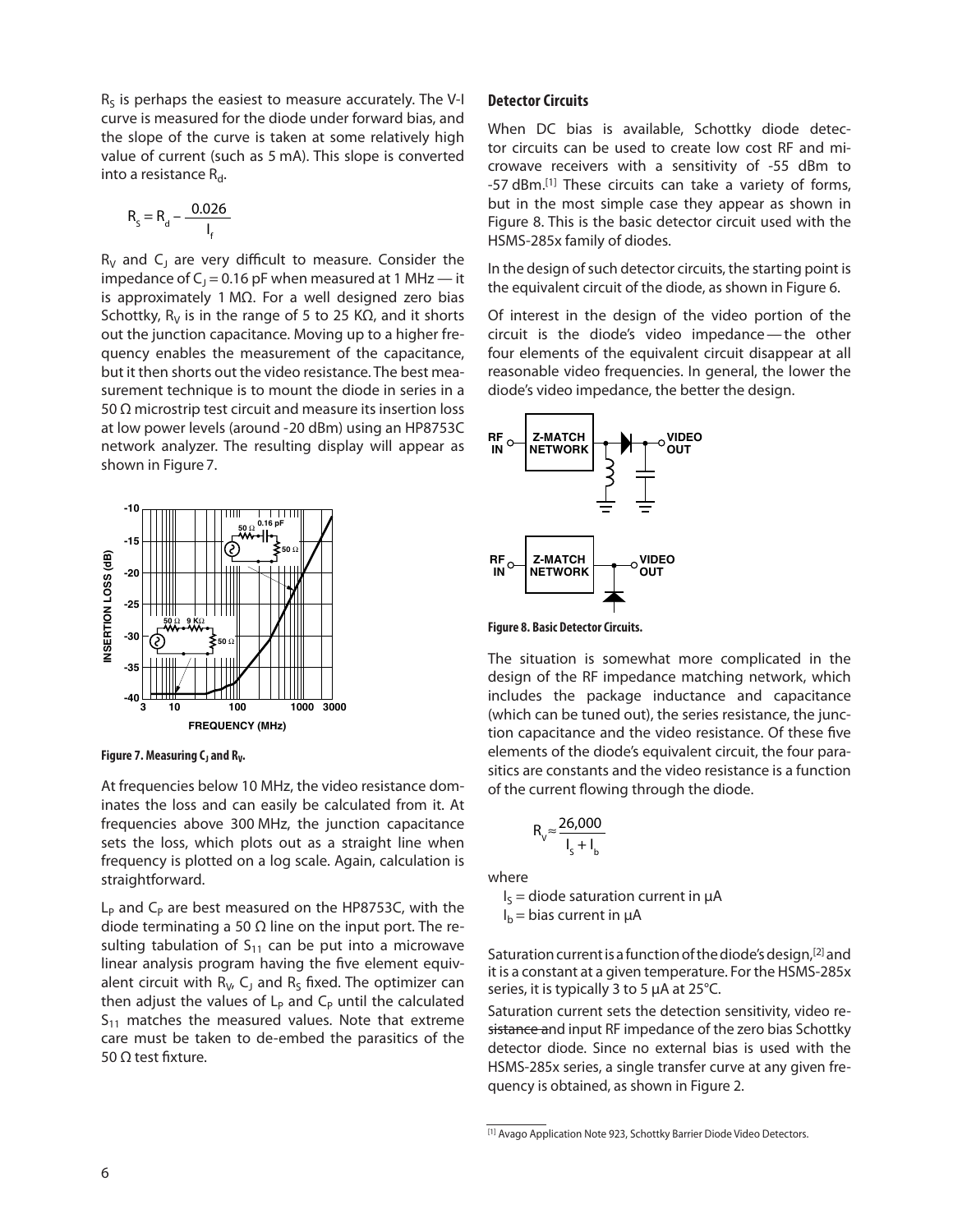The most difficult part of the design of a detector circuit is the input impedance matching network. For very broadband detectors, a shunt 60  $\Omega$  resistor will give good input match, but at the expense of detection sensitivity.

When maximum sensitivity is required over a narrow band of frequencies, a reactive matching network is optimum. Such networks can be realized in either lumped or distributed elements, depending upon frequency, size constraints and cost limitations, but certain general design principals exist for all types.[3] Design work begins with the RF impedance of the HSMS-285x series, which is given in Figure 9.



**Figure 9. RF Impedance of the HSMS-285x Series at-40 dBm.** 

#### **915 MHz Detector Circuit**

Figure 10 illustrates a simple impedance matching network for a 915 MHz detector.



Figure 10. 915 MHz Matching Network for the HSMS-285x Series at Zero Bias.

a point on the Smith Chart where a shunt inductor can A 65 nH inductor rotates the impedance of the diode to pull it up to the center. The short length of 0.065" wide microstrip line is used to mount the lead of the diode's SOT-323 package. A shorted shunt stub of length <λ/4 provides the necessary shunt inductance and simultaneously provides the return circuit for the current generated in the diode. The impedance of this circuit is given in Figure 11.



**Figure 11. Input Impedance.**

The input match, expressed in terms of return loss, is given in Figure 12.





As can be seen, the band over which a good match is achieved is more than adequate for 915 MHz RFID applications.

#### **Voltage Doublers**

To this point, we have restricted our discussion to single diode detectors. A glance at Figure 8, however, will lead to the suggestion that the two types of single diode detectors be combined into a two diode voltage doubler<sup>[4]</sup> (known also as a full wave rectifier). Such a detector is shown in Figure 13.



**Figure 13. Voltage Doubler Circuit.**

<sup>[2]</sup> Avago Application Note 969, An Optimum Zero Bias Schottky Detector Diode. [3] Avago Application Note 963, Impedance Matching Techniques for Mixers and Detectors.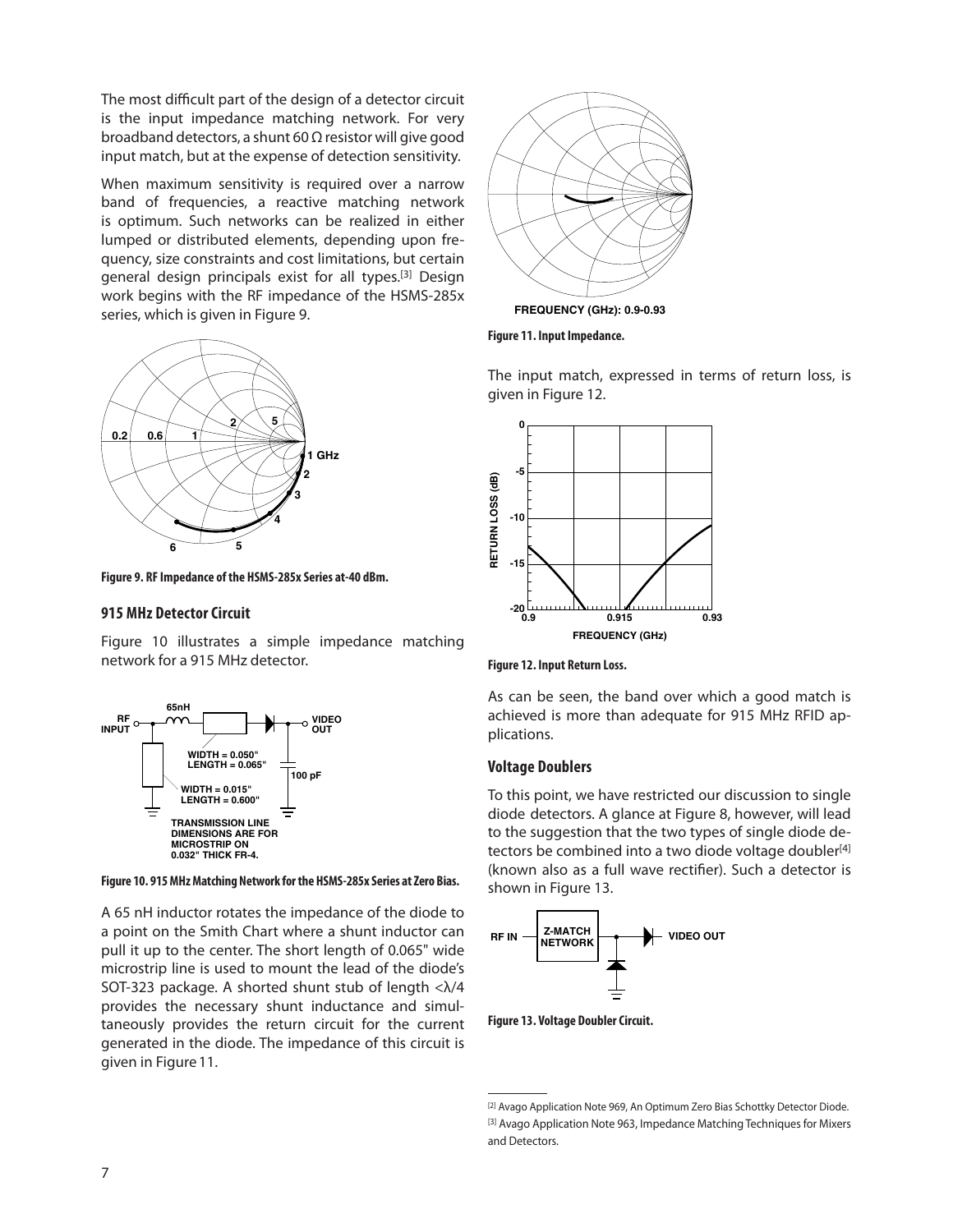Such a circuit offers several advantages. First the voltage outputs of two diodes are added in series, increasing the overall value of voltage sensitivity for the network (compared to a single diode detector). Second, the RF impedances of the two diodes are added in parallel, making the job of reactive matching a bit easier. Such a circuit can easily be realized using the two series diodes in the HSMS-285C.

#### **Flicker Noise**

Reference to Figure 5 will show that there is a junction of metal, silicon, and passivation around the rim of the Schottky contact. It is in this three-way junction that flicker noise<sup>[5]</sup> is generated. This noise can severely reduce the sensitivity of a crystal video receiver utilizing a Schottky detector circuit if the video frequency is below the noise corner. Flicker noise can be substantially reduced by the elimination of passivation, but such diodes cannot be mounted in non-hermetic packages. p-type silicon Schottky diodes have the least flicker noise at a given value of external bias (compared to n-type silicon or GaAs). At zero bias, such diodes can have extremely low values of flicker noise. For the HSMS-285x series, the noise temperature ratio is given in Figure 14.



#### **Diode Burnout**

#### **Figure 14. Typical Noise Temperature Ratio.**

Noise temperature ratio is the quotient of the diode's noise power (expressed in dBV/Hz) divided by the noise power of an ideal resistor of resistance  $R=R_V$ .

For an ideal resistor R, at 300°K, the noise voltage can be computed from

$$
v = 1.287 \times 10^{-10} \sqrt{R} \text{ volts/Hz}
$$

which can be expressed as

$$
20 \log_{10} v \quad \text{dBV/Hz}
$$

Thus, for a diode with  $R_V = 9K\Omega$ , the noise voltage is 12.2 nV/Hz or -158 dBV/Hz. On the graph of Figure 14, - 158 dBV/Hz would replace the zero on the vertical scale to convert the chart to one of absolute noise voltage vs. frequency.

Any Schottky junction, be it an RF diode or the gate of a MESFET, is relatively delicate and can be burned out with excessive RF power. Many crystal video receivers used in RFID (tag) applications find themselves in poorly controlled environments where high power sources may be present. Examples are the areas around airport and FAA radars, nearby ham radio operators, the vicinity of a broadcast band transmitter, etc. In such environments, the Schottky diodes of the receiver can be protected by a device known as a limiter diode.<sup>[6]</sup> Formerly available only in radar warning receivers and other high cost electronic warfare applications, these diodes have been adapted to commercial and consumer circuits.

Avago offers a complete line of surface mountable PIN limiter diodes. Most notably, our HSMP-4820 (SOT-23) can act as a very fast (nanosecond) power-sensitive switch when placed between the antenna and the Schottky diode, shorting out the RF circuit temporarily and reflecting the excessive RF energy back out the antenna.

#### **Assembly Instructions**

#### **SOT-323 PCB Footprint**

A recommended PCB pad layout for the miniature SOT-323 (SC-70) package is shown in Figure 15 (dimensions are in inches). This layout provides ample allowance for package placement by automated assembly equipment without adding parasitics that could impair the performance. Figure 16 shows the pad layout for the six-lead SOT-363.





**Dimensions in inches** 

**Figure 15. Recommended PCB Pad Layout for Avago's SC70 3L/SOT-323 Products.**

**Figure 16. Recommended PCB Pad Layout for Avago's SC70 6L/SOT-363 Products.**

<sup>[4]</sup> Avago Application Note 956-4, Schottky Diode Voltage Doubler.

<sup>[5]</sup> Avago Application Note 965-3, Flicker Noise in Schottky Diodes.

<sup>[6]</sup> Avago Application Note 1050, Low Cost, Surface Mount Power Limiters.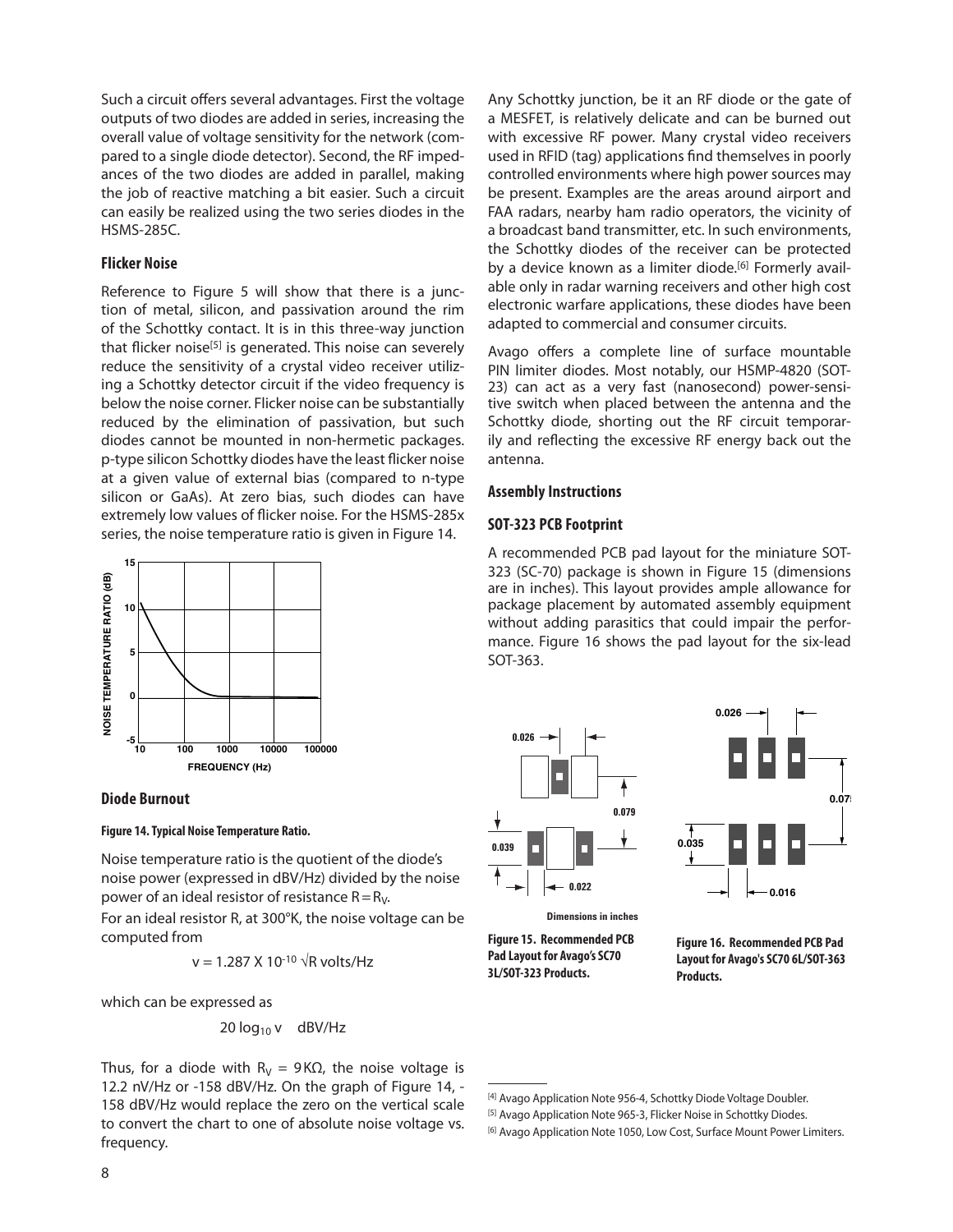#### **SMT Assembly**

Reliable assembly of surface mount components is a complex process that involves many material, process, and equipment factors, including: method of heating (e.g., IR or vapor phase reflow, wave soldering, etc.) circuit board material, conductor thickness and pattern, type of solder alloy, and the thermal conductivity and thermal mass of components. Components with a low mass, such as the SOT packages, will reach solder reflow temperatures faster than those with a greater mass.

Avago's diodes have been qualified to the time-temperature profile shown in Figure 17. This profile is representative of an IR reflow type of surface mount assembly process.

After ramping up from room temperature, the circuit board with components attached to it (held in place with solder paste) passes through one or more preheat

zones. The preheat zones increase the temperature of the board and components to prevent thermal shock and begin evaporating solvents from the solder paste. The reflow zone briefly elevates the temperature sufficiently to produce a reflow of the solder.

The rates of change of temperature for the ramp-up and cool-down zones are chosen to be low enough to not cause deformation of the board or damage to components due to thermal shock. The maximum temperature in the reflow zone ( $T_{MAX}$ ) should not exceed 260°C.

These parameters are typical for a surface mount assembly process for Avago diodes. As a general guideline, the circuit board and components should be exposed only to the minimum temperatures and times necessary to achieve a uniform reflow of solder.



**Figure 17. Surface Mount Assembly Profile.**

#### **Lead-Free Reflow Profile Recommendation (IPC/JEDEC J-STD-020C)**

| <b>Reflow Parameter</b>                                           | <b>Lead-Free Assembly</b>      |                 |
|-------------------------------------------------------------------|--------------------------------|-----------------|
| Average ramp-up rate (Liquidus Temperature $(T_{S(max)}$ to Peak) | 3°C/ second max                |                 |
| Preheat                                                           | Temperature Min $(T_{S(min)})$ | $150^{\circ}$ C |
|                                                                   | Temperature Max $(T_{S(max)})$ | $200^{\circ}$ C |
|                                                                   | Time (min to max) $(ts)$       | 60-180 seconds  |
| Ts(max) to TL Ramp-up Rate                                        |                                | 3°C/second max  |
| Time maintained above:                                            | Temperature $(T_1)$            | $217^{\circ}$ C |
|                                                                   | Time $(t1)$                    | 60-150 seconds  |
| Peak Temperature (T <sub>p</sub> )                                |                                | $260 + 0/-5$ °C |
| Time within 5 $\degree$ C of actual<br>Peak temperature $(t_{p})$ |                                | 20-40 seconds   |
| Ramp-down Rate                                                    |                                | 6°C/second max  |
| Time 25 °C to Peak Temperature                                    |                                | 8 minutes max   |

Note 1: All temperatures refer to topside of the package, measured on the package body surface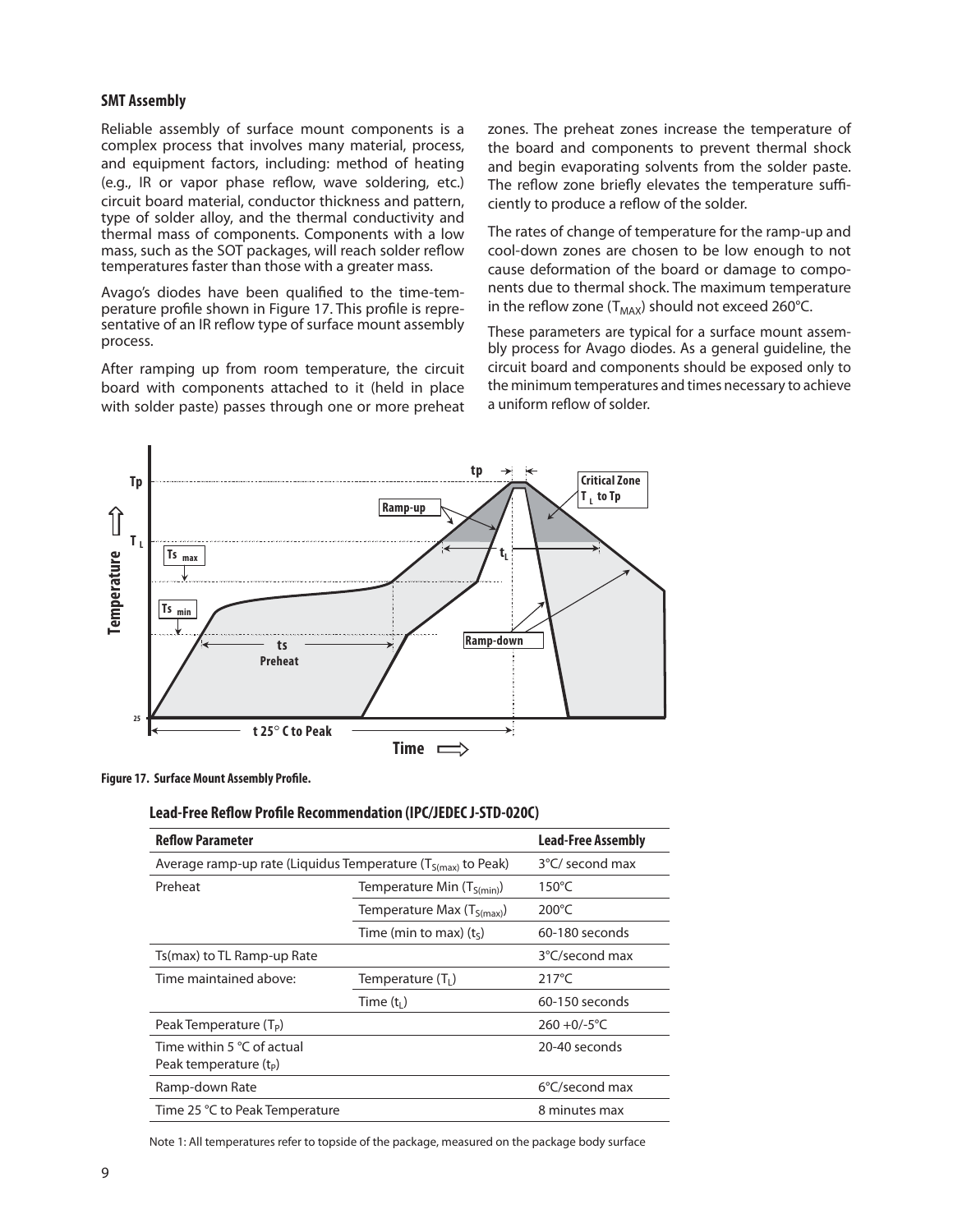#### **Part Number Ordering Information**

|                       | No. of         |                |
|-----------------------|----------------|----------------|
| <b>Part Number</b>    | <b>Devices</b> | Container      |
| <b>HSMS-285x-TR2G</b> | 10000          | $13"$ Reel     |
| <b>HSMS-285x-TR1G</b> | 3000           | 7" Reel        |
| HSMS-285x-BLK G       | 100            | antistatic bag |

where  $x = 0$ , 2, 5, B, C, L and P for HSMS-285x.

### **Package Dimensions**







**Notes: XXX-packagemarking Drawings are not to scale**

| <b>SYMBOL</b>  | MIN.  | MAX.  |
|----------------|-------|-------|
| A              | 0.79  | 1.20  |
| A <sub>1</sub> | 0.000 | 0.100 |
| B              | 0.30  | 0.54  |
| C              | 0.08  | 0.20  |
| D              | 2.73  | 3.13  |
| E1             | 1.15  | 1.50  |
| e              | 0.89  | 1.02  |
| e1             | 1.78  | 2.04  |
| e2             | 0.45  | 0.60  |
| E              | 2.10  | 2.70  |
|                | 0.45  | 0.69  |

 $\overline{\phantom{a}}$ 

**DIMENSIONS(mm)**

### **Outline 23 (SOT-23) Outline SOT-323 (SC-70 3 Lead)**



**A1**

I ł

> **Notes: XXX-packagemarking Drawings are not to scale**

**A**

t



 $\frac{1}{2}$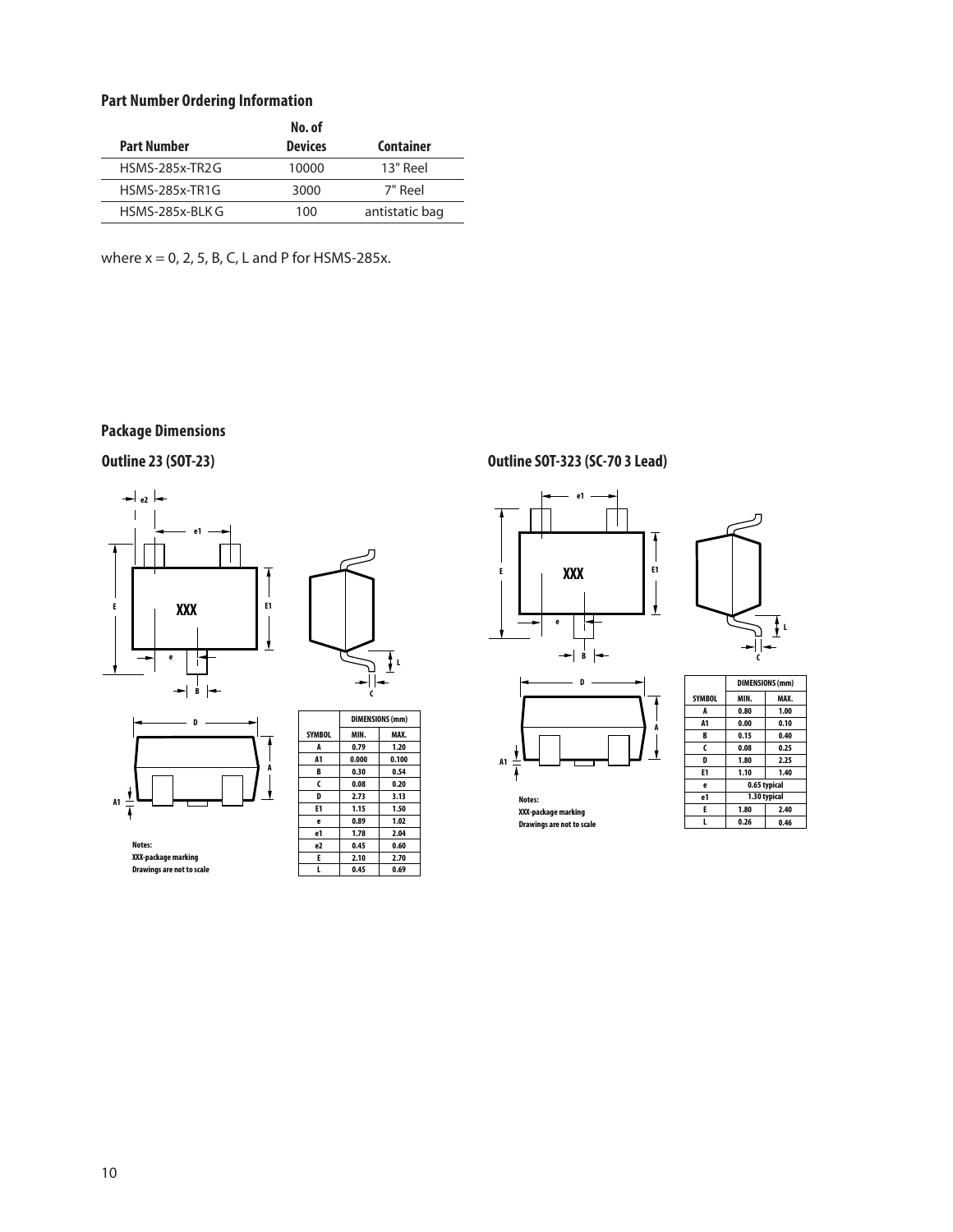





| <b>SYMBOL</b>  | MIN.  | MAX.  |
|----------------|-------|-------|
| A              | 0.79  | 1.097 |
| A <sub>1</sub> | 0.013 | 0.10  |
| B              | 0.36  | 0.54  |
| <b>B1</b>      | 0.76  | 0.92  |
| C              | 0.086 | 0.152 |
| D              | 2.80  | 3.06  |
| E1             | 1.20  | 1.40  |
| e              | 0.89  | 1.02  |
| e1             | 1.78  | 2.04  |
| e <sub>2</sub> | 0.45  | 0.60  |
| E              | 2.10  | 2.65  |
|                | 0.45  | 0.69  |

 $\sqrt{ }$ 

**DIMENSIONS (mm)**

**Notes: XXX-package marking Drawings are not to scale**

| <b>Device Orientation</b> |
|---------------------------|



**For Outline SOT-143**



**Note: "AB" represents package marking code. "C" represents date code.**

### **Outline 143 (SOT-143) Outline SOT-363 (SC-70 6 Lead)**





**A1**





**For Outlines SOT-23, -323**



**Note: "AB" represents package marking code. "C" represents date code.**

#### **For Outline SOT-363**



**Note: "AB" represents package marking code. "C" represents date code.**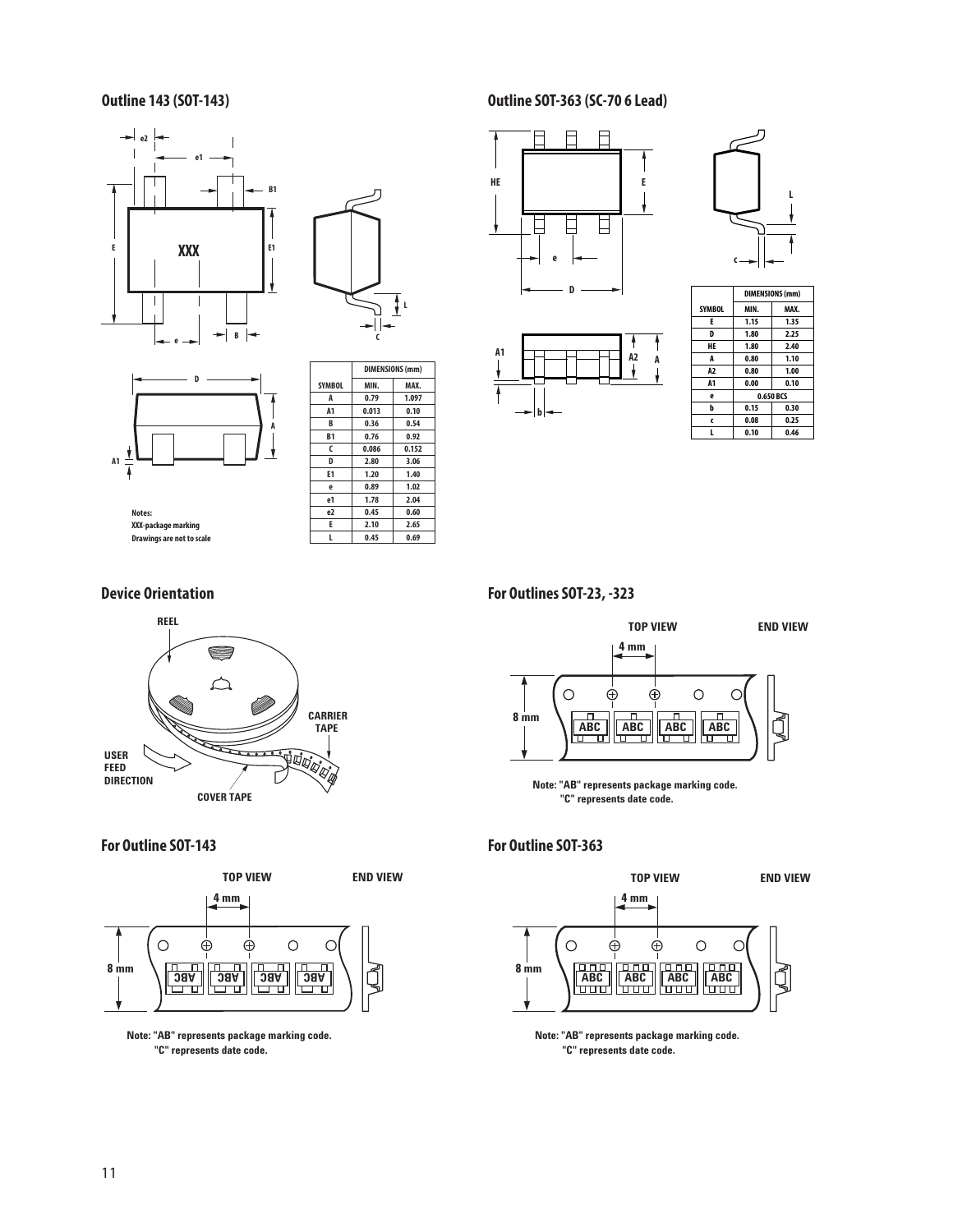### **Tape Dimensions and Product Orientation For Outline SOT-23**



|                                   | <b>DESCRIPTION</b>                                 | <b>SYMBOL</b>  | SIZE (mm)            | <b>SIZE (INCHES)</b>    |
|-----------------------------------|----------------------------------------------------|----------------|----------------------|-------------------------|
| <b>CAVITY</b>                     | LENGTH                                             | Αn             | $3.15 + 0.10$        | $0.124 + 0.004$         |
|                                   | <b>WIDTH</b>                                       | $B_0$          | $2.77 + 0.10$        | $0.109 + 0.004$         |
|                                   | <b>DEPTH</b>                                       | Кo             | $1.22 + 0.10$        | $0.048 + 0.004$         |
|                                   | <b>PITCH</b>                                       | P              | $4.00 + 0.10$        | $0.157 + 0.004$         |
|                                   | <b>BOTTOM HOLE DIAMETER</b>                        | D <sub>1</sub> | $1.00 + 0.05$        | $0.039 + 0.002$         |
| <b>PERFORATION</b>                | <b>DIAMETER</b>                                    | D              | $1.50 + 0.10$        | $0.059 + 0.004$         |
|                                   | PITCH                                              | P <sub>0</sub> | $4.00 + 0.10$        | $0.157 + 0.004$         |
|                                   | <b>POSITION</b>                                    | E              | $1.75 + 0.10$        | $0.069 \pm 0.004$       |
| <b>CARRIER TAPE</b>               | <b>WIDTH</b>                                       | w              | $8.00 + 0.30 - 0.10$ | $0.315 + 0.012 - 0.004$ |
|                                   | THICKNESS                                          | t1             | $0.229 + 0.013$      | $0.009 + 0.0005$        |
| <b>DISTANCE</b><br><b>BETWEEN</b> | <b>CAVITY TO PERFORATION</b><br>(WIDTH DIRECTION)  | F              | $3.50 + 0.05$        | $0.138 + 0.002$         |
| <b>CENTERLINE</b>                 | <b>CAVITY TO PERFORATION</b><br>(LENGTH DIRECTION) | P <sub>2</sub> | $2.00 + 0.05$        | $0.079 \pm 0.002$       |

### **For Outline SOT-143**





|                     | <b>DESCRIPTION</b>                                 | <b>SYMBOL</b>       | SIZE (mm)                               | <b>SIZE (INCHES)</b>                         |
|---------------------|----------------------------------------------------|---------------------|-----------------------------------------|----------------------------------------------|
| <b>CAVITY</b>       | <b>LENGTH</b>                                      | Αn                  | $3.19 + 0.10$                           | $0.126 + 0.004$                              |
|                     | <b>WIDTH</b><br><b>DEPTH</b>                       | $B_0$<br>Кō         | $2.80 + 0.10$<br>$1.31 + 0.10$          | $0.110 + 0.004$<br>$0.052 + 0.004$           |
|                     | PITCH<br><b>BOTTOM HOLE DIAMETER</b>               | P<br>D <sub>1</sub> | $4.00 + 0.10$<br>$1.00 + 0.25$          | $0.157 + 0.004$<br>$0.039 + 0.010$           |
| PERFORATION         | <b>DIAMETER</b>                                    | D                   | $1.50 + 0.10$                           | $0.059 + 0.004$                              |
|                     | PITCH                                              | Pn                  | $4.00 + 0.10$                           | $0.157 + 0.004$                              |
|                     | POSITION                                           | Е                   | $1.75 + 0.10$                           | $0.069 + 0.004$                              |
| <b>CARRIER TAPE</b> | <b>WIDTH</b><br><b>THICKNESS</b>                   | W<br>t1             | $8.00 + 0.30 - 0.10$<br>$0.254 + 0.013$ | $0.315 + 0.012 - 0.004$<br>$0.0100 + 0.0005$ |
| <b>DISTANCE</b>     | <b>CAVITY TO PERFORATION</b><br>(WIDTH DIRECTION)  | F                   | $3.50 + 0.05$                           | $0.138 + 0.002$                              |
|                     | <b>CAVITY TO PERFORATION</b><br>(LENGTH DIRECTION) | P <sub>2</sub>      | $2.00 + 0.05$                           | $0.079 + 0.002$                              |